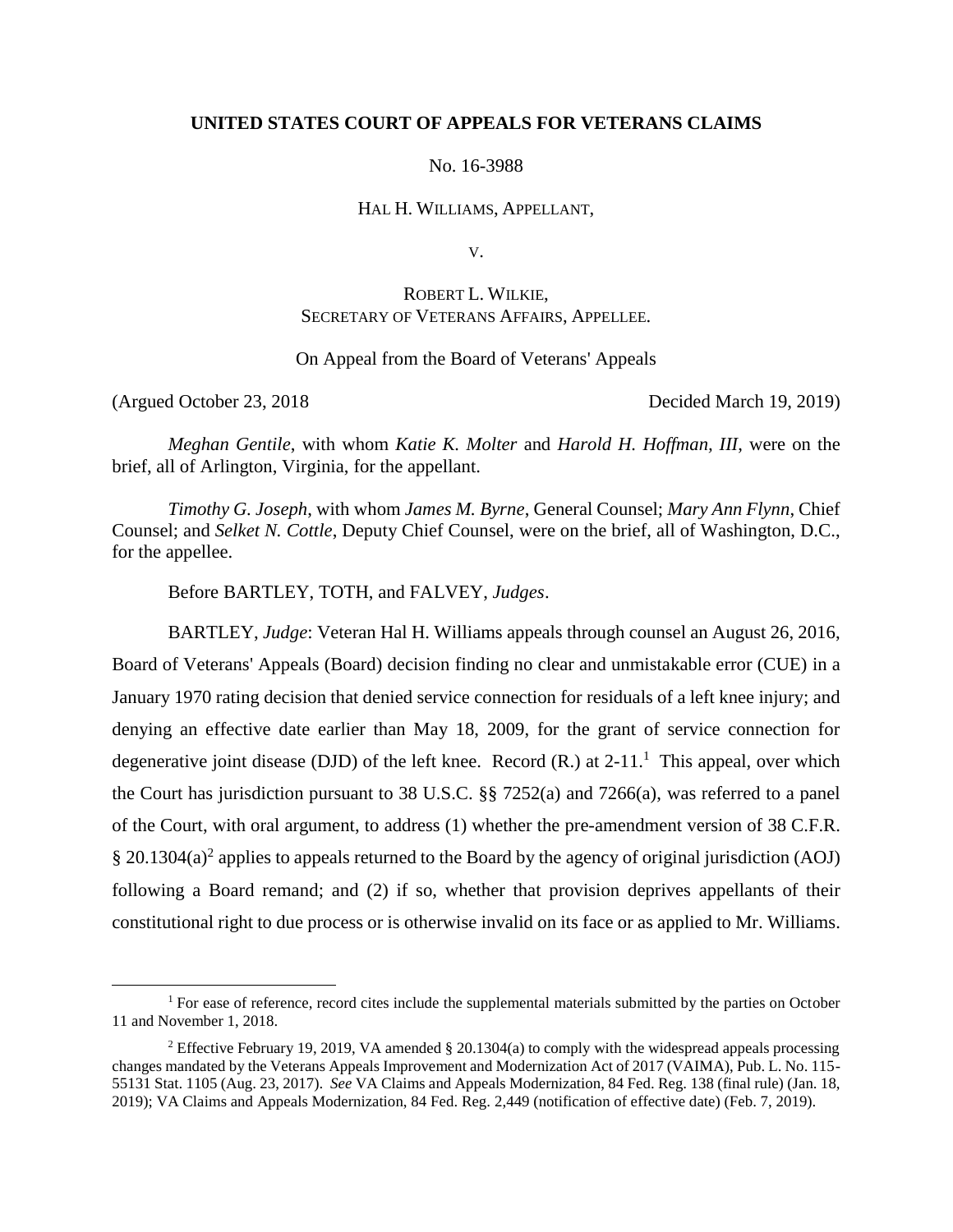Because we hold that  $\S 20.1304(a)$  does not apply to appeals returned to the Board by the AOJ following a Board remand, we affirm the August 2016 Board decision and reserve the second question for another day.

### **I. FACTS**

Mr. Williams served on active duty in the U.S. Army from August 1963 to August 1966. R. at 625. In May 1969, he filed a claim for service connection for injuries to both knees. R. at 555-58. In January 1970, a VA regional office (RO) granted service connection for a right knee injury but denied service connection for a left knee injury. R. at 472. The veteran did not appeal that denial, and the decision became final.

The current appeal stems from a May 2009 request to reopen the left knee injury claim. R. at 218. After initially denying reopening in September 2009, R. at 189-96, the RO in December 2010 reopened the claim, granted service connection for left knee DJD, and assigned a 10% disability evaluation effective November 18, 2009, R. at 742-50. Mr. Williams timely filed a Notice of Disagreement (NOD) as to the assigned effective date, R. at 134, 136, and, in July 2012, the RO granted an earlier effective date of May 18, 2009, the date of the request to reopen, R. at 120-28. Later in July 2012, the veteran contacted the RO and asserted that he was entitled to an effective date back to the date of the initial denial of the left knee claim in January 1970. R. at 116. Three days later, the RO issued a Statement of the Case (SOC) denying an earlier effective date. R. at 104-15. Mr. Williams timely filed a Substantive Appeal in September 2012. R. at 99.

On January 3, 2013, Mr. Williams's veterans service organization (VSO) representative submitted to the RO a VA Form 646, Statement of Accredited Representative in Appealed Case, in which he checked the box indicating that he "rest[ed] the appeal on the answer to the [SOC] and the hearing on appeal (if conducted)" and had "no further argument" as to the left knee effective date issue. R. at 90. Six days later, the RO completed a VA Form 8, Certification of Appeal, R. at 89, and, on January 18, 2013, the Board notified Mr. Williams that it had received his appeal, R. at 87.

In October 2014, the Board advanced the appeal on the docket due to the veteran's advanced age, informing him that it would "take prompt action to issue a decision in th[e] case." R. at 80. Later that month, the Board remanded the case, because it determined that the veteran had reasonably raised a theory of entitlement to an earlier effective date based on CUE in the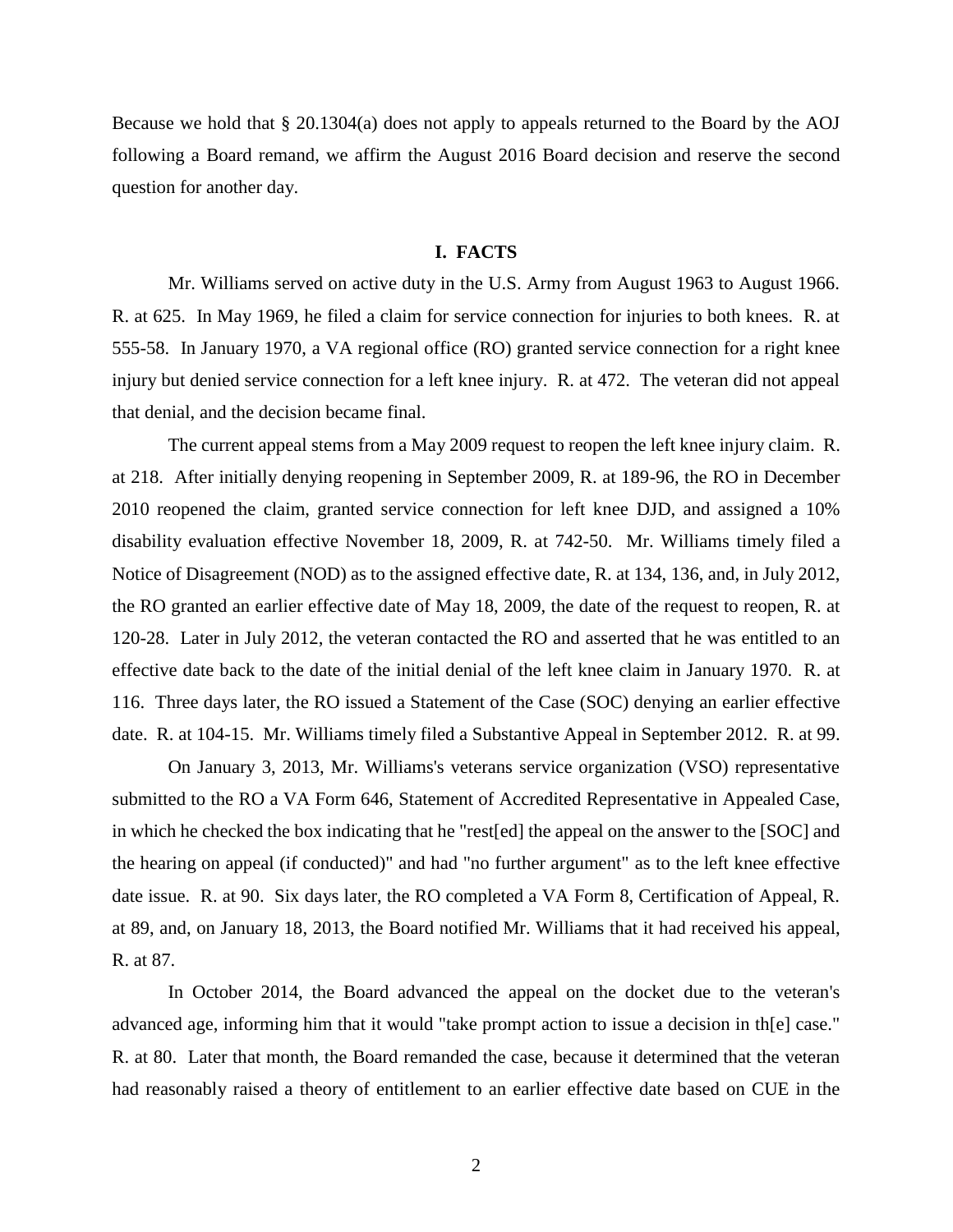January 1970 rating decision, which had not yet been addressed by the RO. R. at 75-79. The Board also remanded the earlier effective date claim because it was inextricably intertwined with the CUE matter. R. at 77.

On December 30, 2015, the RO issued a Supplemental SOC (SSOC) continuing to deny an earlier effective date for the grant of service connection for left knee DJD. R. at 49-65. The SSOC cover letter notified the veteran that he had 30 days to submit additional evidence or argument related to that issue or that he could elect to waive that 30-day period if he had nothing further to submit. R. at 49.

On January 8, 2016, the RO issued a decision dated December 29, 2015, that found no CUE in the January 1970 RO decision. R. at 25-48. The cover letter to that decision included general information on how to appeal the RO's determination and how to submit additional evidence to the RO, without any express date limitation. R. at 25-30.

On January 20, 2016, Mr. Williams submitted a response to the December 2015 SSOC indicating that he had "no other information or evidence to submit" as to the left knee effective date issue and instructing the RO to "return my case to the Board [] for further appellate consideration as soon as possible." R. at 23.

On June 20, 2016, a decision review office (DRO) noted that the case was "ready to certify to the Board" pending receipt of a completed VA Form 646 from Mr. Williams's VSO representative. R. at 22. The VSO representative returned the completed Form 646 later that day and checked the box indicating that Mr. Williams "rest[ed] the appeal on the answer to the [SOC]" and had "no further argument" as to the left knee effective date issue, including the CUE matter. R. at 21. Three days later, the RO completed a VA Form 8 returning the case to the Board. R. at 17-20.

Thereafter, on July 15, 2016, the Board sent Mr. Williams a letter informing him that his appeal had resumed its place on the docket, that it would be "handled expeditiously" because it had been previously remanded by the Board, and that the Board would "make every effort to decide [the] appeal as quickly as possible." R. at 14. The letter further stated:

Please note that you have 90 days from the date of this letter or until the Board issues a decision in your appeal (whichever comes first) to request a change in representation or to submit additional argument or evidence, if you elect to do so. Any such request or submission must be sent directly to the Board. *See generally* 38 C.F.R. § 20.1304. . . .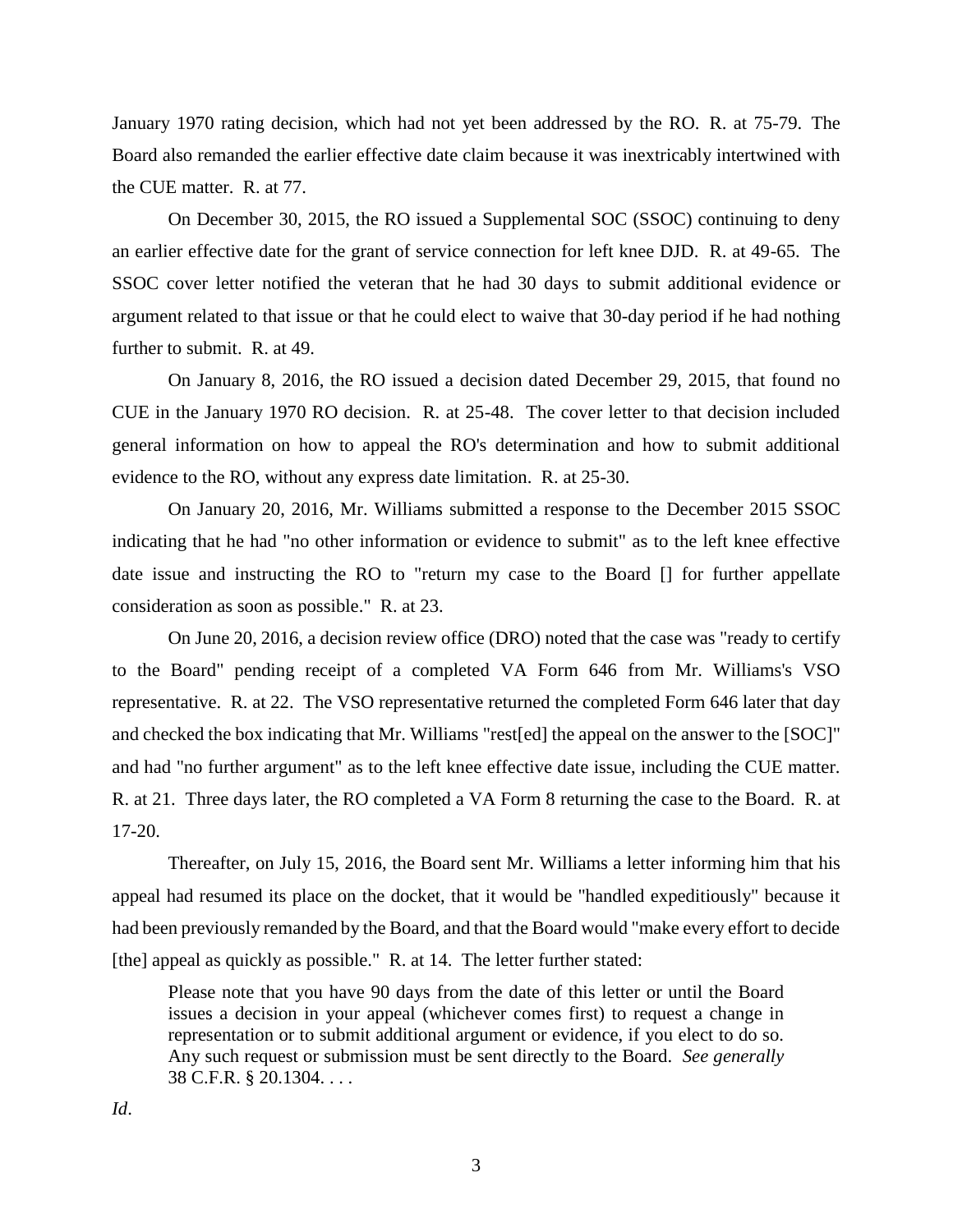Forty-two days later, on August 26, 2016, the Board issued the decision currently on appeal, which found no CUE in the January 1970 RO decision and denied entitlement to an effective date earlier than May 18, 2009, for the grant of service connection for left knee DJD. R. at 2-11. This appeal followed.

### **II. ANALYSIS**

The dispute in this case arises from the fact that the Board issued the decision on appeal 42 days, rather than after expiration of 90 days, after notifying Mr. Williams that it had received his case back from the RO following the October 2014 Board remand. The veteran argues that the Board erred in relying on § 20.1304(a) because that regulation is unconstitutional on its face and as applied to him, constitutes an arbitrary and capricious interpretation of governing statutes, and violates *Kutscherousky v. West*, 12 Vet.App. 369 (1999) and its progeny. Appellant's Brief (Br.) at 11-25. The Secretary responds that § 20.1304(a) did not apply to the veteran's appeal in the summer of 2016, that no legal authority required the Board to provide Mr. Williams with a set time period in which to submit additional evidence and argument after it received his case back from the RO, and that the veteran has otherwise failed to carry his burden of demonstrating that the Board's improper citation to § 20.1304(a) in its July 2016 notice letter prejudiced him in any way. Secretary's Br. at 6-17. For the following reasons, the Court agrees with the Secretary.

> A. Section 20.1304(a) Does Not Apply to Appeals Returned to the Board After a Remand to the AOJ.

Mr. Williams first challenges the validity of § 20.1304(a) on constitutional and nonconstitutional grounds. Appellant's Br. at 11-23. However, the Court need not address those challenges because § 20.1304(a) did not apply to his case when it returned to the Board following the October 2014 Board remand.

To determine the circumstances in which § 20.1304(a) applies, we must first look to the language of that regulation, the plain meaning of which can be derived from its text and structure. *See Good Samaritan Hosp. v. Shalala*, 508 U.S. 402, 409 (1993); *Petitti v. McDonald*, 27 Vet.App. 415, 422 (2015). "If the plain meaning of the regulation is clear from its language, that meaning controls and that is the end of the matter." *Frost v. Shulkin*, 29 Vet.App. 131, 137 (2017); *see Brown v. Gardner*, 513 U.S. 115, 120 (1994).

The pre-amendment version of section 20.1304(a) provided, in pertinent part: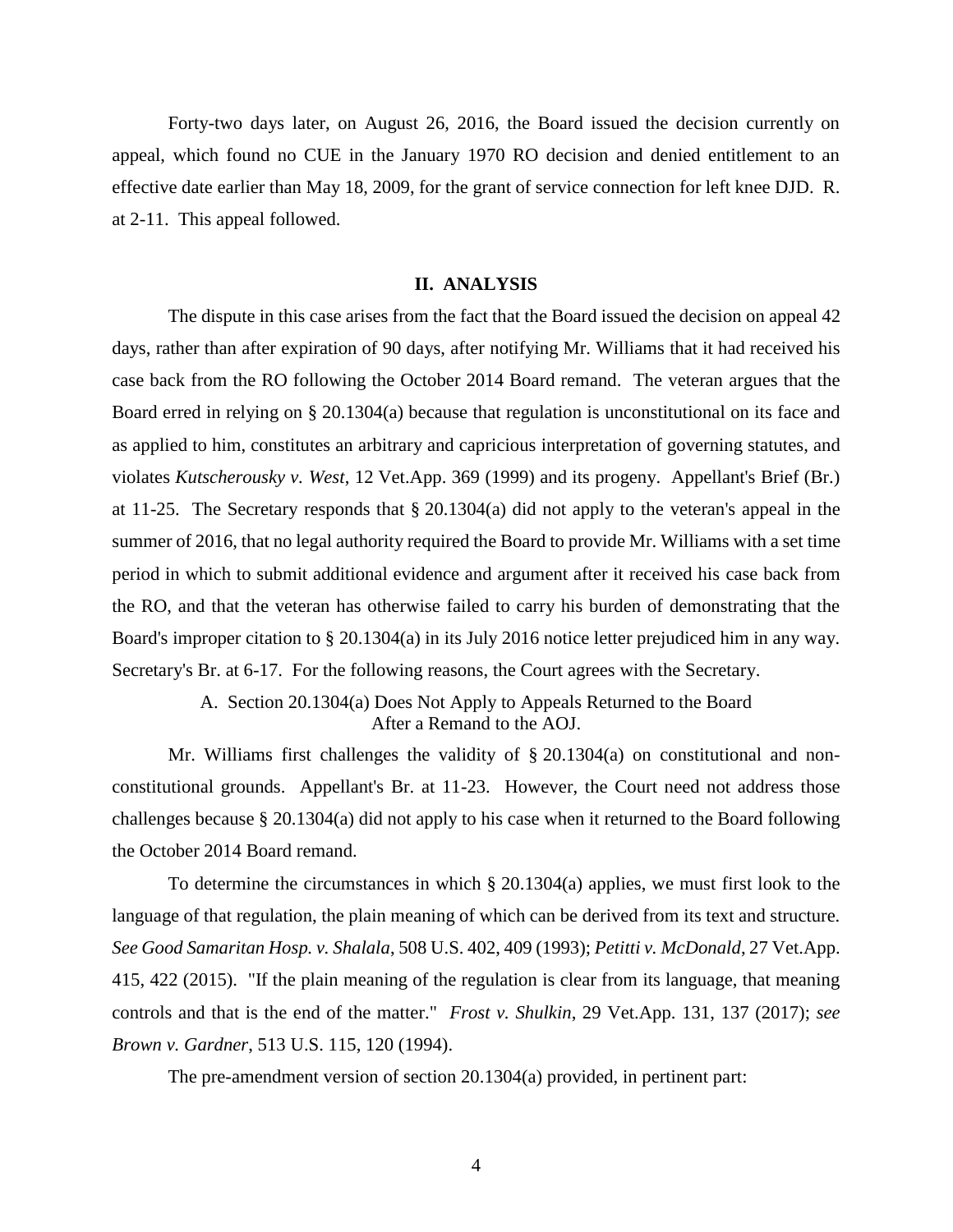An appellant and his or her representative, if any, will be granted a period of 90 days following the mailing of notice to them that an appeal has been certified to the Board for appellate review and that the appellate record has been transferred to the Board, or until the date the appellate decision is promulgated by the Board[], whichever comes first, during which they may submit a request for a personal hearing, additional evidence, or a request for a change in representation.

## 38 C.F.R. § 20.1304(a) (2018).

The regulation unequivocally indicated that it applied only "following the mailing of notice to [the appellant and his or her representative] that an appeal has been certified to the Board for appellate review and that the appellate record has been transferred to the Board." That notion was echoed in a companion notice regulation, 38 C.F.R. § 19.36 (2018), which directed that the period specified in pre-amendment § 20.1304(a) for submitting additional evidence and argument to the Board commenced "[w]hen an appeal is certified to the Board[] for appellate review and the appellate record is transferred to the Board." *See also Prickett v. Nicholson*, 20 Vet.App. 370, 382 (2006) (explaining that §§ 19.36 and 20.1304 apply "after an appeal is certified to the Board"), *aff'd sub nom. Prickett v. Mansfield,* 257 F. App'x 288 (Fed. Cir. 2007). The plain language of these regulations therefore reflected that the triggering event for application of § 20.1304(a) was the mailing of notice that an appeal had been certified and transferred to the Board. *See Sutton v. Brown*, 9 Vet.App. 553, 567 (1996) (identifying "the post-certification and post-transfer 90-day period" as the time period relevant to § 20.1304).

An appeal is certified to the Board only once, following receipt of the Substantive Appeal. *Compare* 38 C.F.R. § 19.35 (2018) ("Following receipt of a timely Substantive Appeal, the [AOJ] will certify the case to the Board[]."), *with* 38 C.F.R. § 19.38 (2018) (directing that an appeal that was certified to the Board and then remanded to the AOJ be "returned to the Board," without certification, after the AOJ completes development and issues an SSOC). Subsequent transfers of the same appeal to the Board are not certifications, *see* 38 C.F.R. § 19.38, even if they are accompanied by a completed VA Form 8, *see* 38 C.F.R. § 19.35 (stating that certification "is accomplished by the completion of VA Form 8," but noting that "certification is used for administrative purposes" only).

Indeed, prior to the VAIMA amendments, a different set of regulations in parts 19 and 20 of the Code of Federal Regulations—§§ 19.31(c), 19.38, and 20.302(c)—expressly applied to the post-certification transfer of an appeal to the Board after a remand to the AOJ, the situation at issue here. *Cf. Cantrell v. Shulkin*, 28 Vet.App. 382, 390 (2017) (examining surrounding regulations to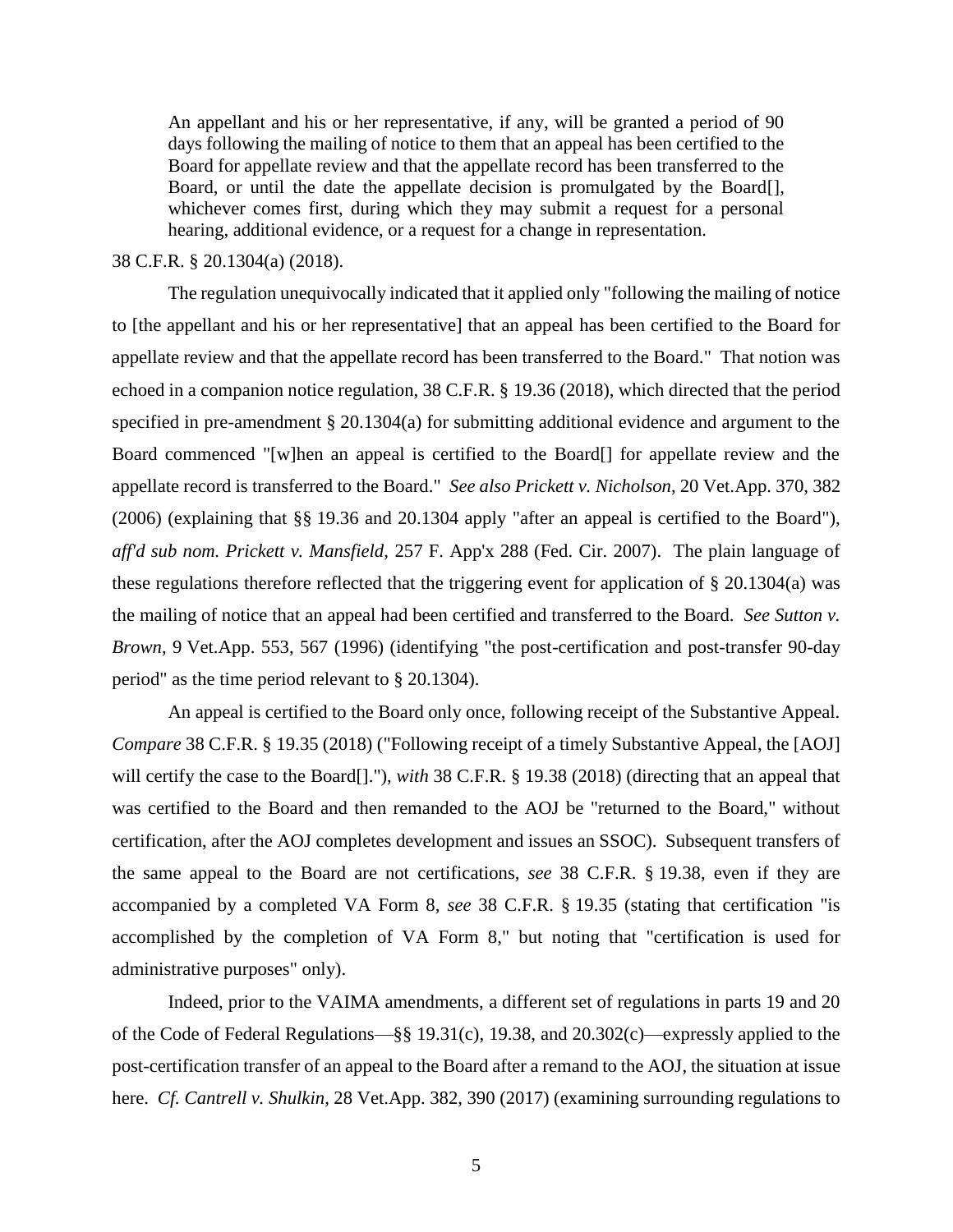elucidate the disputed regulation's meaning). Those regulations directed the AOJ to, inter alia, issue an SSOC concerning any additional development conducted in accordance with a Board remand that does not fully resolve the case, 38 C.F.R. §§ 19.31(c) (2018) and 19.38 (2018), and provide "a period of 30 days from the date of mailing of the [SSOC] . . . for response," 38 C.F.R. § 20.302(c) (2018). Section 19.38 further stated that, "[f]ollowing the 30-day period allowed for response to the [SSOC] . . . , the case will be returned to the Board for further appellate processing unless the appeal is withdrawn or review of the response to the [SSOC] results in the allowance of all benefits sought on appeal." Neither those regulations, nor any other, mandated that the Board provide the claimant, as a matter of right, additional time to submit additional evidence and argument after the appeal had been returned to the Board.

Mr. Williams concedes that "certification only occurs once," but he argues that preamendment § 20.1304(a) nevertheless applied to his case when it was returned to the Board following the October 2014 remand because, "[a]s long as an appeal is certified, § 20.1304 applies every time the appellate record is transferred to the Board." Reply Br. at 5-6. Although the Court agrees that an appeal remanded to the AOJ does not need to be certified again to be automatically returned to the Board if the RO does not grant benefits in full, we do not agree that § 20.1304(a) is triggered anew each time an appeal is returned to the Board. As noted above, the time period set forth in pre-amendment § 20.1304(a) for submitting additional evidence and argument without needing to show good cause begins to run "following the mailing of notice . . . that an appeal has been certified to the Board for appellate review and that the appellate record has been transferred to the Board." Because certification occurs only once and an appeal is not recertified each time it returns to the Board, any notice that the Board provides to an appellant and his or her representative when an appeal is returned to the Board from the AOJ after a Board remand is not "notice that an appeal has been certified to the Board for appellate review"—i.e., the triggering event for application of § 20.1304(a). Rather, it is notice that the appeal has been returned to the Board for appellate consideration and, thus, does not implicate § 20.1304(a).

Contrary to the veteran's contention, Appellant's Br. at 20-22, § 20.1304(c) does not expand the applicability of § 20.1304(a) or otherwise contradict our conclusion as to that provision's applicability. Section 20.1304(c) simply specifies that evidence received by the Board pursuant to § 20.1304—either during the period specified in subparagraph (a) or with a showing of good cause after that period, *see* 38 C.F.R. § 20.1304(b)—must be referred to the AOJ for review unless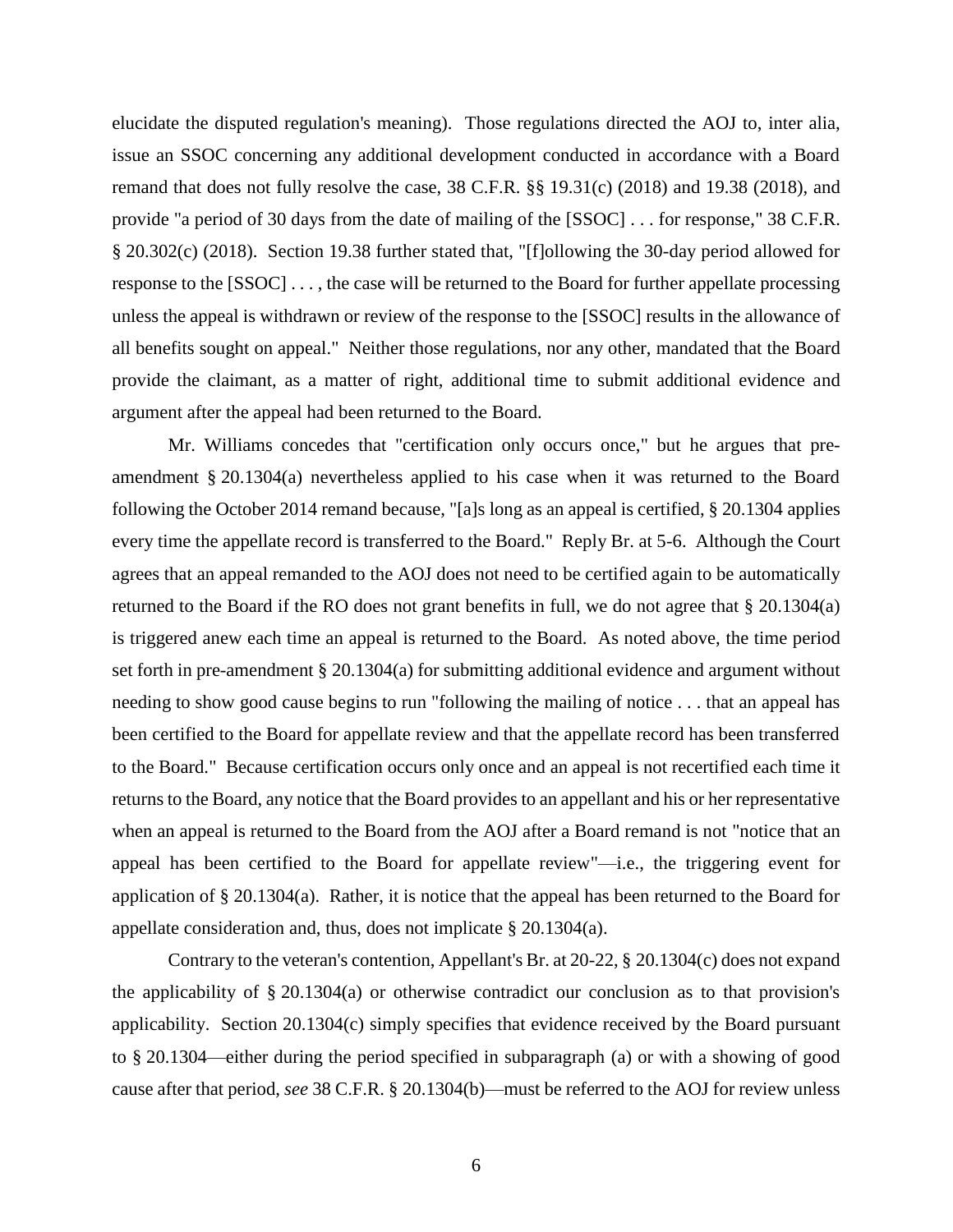that right is waived or "or unless the Board determines that the benefit or benefits to which the evidence relates may be fully allowed on appeal without such referral." 38 C.F.R. § 20.1304(c). Nothing in § 20.1304(c) speaks to the applicability of § 20.1304(a), and it is therefore inapposite.

Mr. Williams's reliance on *Kutscherousky* and its progeny is similarly misplaced. *See, e.g.*, Appellant's Br. at 23-25; Reply Br. at 1-3, 7-8. In *Kutscherousky*, 12 Vet.App. at 372, the Court held that, whenever the Court remands an appeal to the Board, an appellant is entitled, as a matter of right, to a period of 90 days after mailing of the Board's post-Court-remand notice in which to submit additional evidence and argument without a showing of good cause. Although the Court looked to § 20.1304(a) to craft that holding, its decision was ultimately based on Board Chairman Memorandum 01-95-06 because no regulation, including § 20.1304(a), addressed the submission of additional evidence and argument to the Board following a Court remand. *Id*.; *see Carter v. Shinseki*, 26 Vet.App. 534, 537 n.4 (2014) (acknowledging that § 20.1304 does not, on its face, apply to remands from the Court to the Board), *overruled on other grounds sub nom. by Carter v. McDonald*, 794 F.3d 1342 (Fed. Cir. 2015). The Court in *Kutscherousky* likened the post-Courtremand notice that the Board sent pursuant to Board Chairman Memorandum 01-95-06 with the post-certification notice that it sent pursuant to § 20.1304(a) and indicated that the mailing of the former would trigger a 90-day period for submitting evidence and argument "under the parameters set forth in []§§ 19.37[ and] 20.1304(a)." 12 Vet.App. at 372-73. However, the Court did not actually apply § 20.1304(a) in *Kutscherousky*, as evidenced by the fact that the Court mandated that the Board provide an appellant a full 90 days to submit additional evidence and argument after mailing the post-Court-remand notice, 12 Vet.App. at 372, instead of using the conditional period of "90 days . . . or until the date the appellate decision is promulgated by the Board[], whichever comes first," set forth in § 20.1304(a). *See Clark v. O'Rourke*, 30 Vet.App. 92, 97 (2018) (contrasting the "liberalizing nature of *Kutscherousky*'s holding" that an appellant has 90 days to submit evidence and argument following a Court remand with § 20.1304(a)'s conditional time period for doing so following certification and initial transfer of the appellate record to the Board).

Nor did the Court in *Kutscherousky* suggest that § 20.1304(a) applied to a situation other than when the AOJ certifies an appeal to the Board and initially transfers the appellate record to the Board. The Court merely looked to § 20.1304(a) for guidance on how the Board dealt with the submission of evidence and argument in other contexts, particularly given the lack of a regulation that directly addressed the submission of evidence and argument following a Court remand to the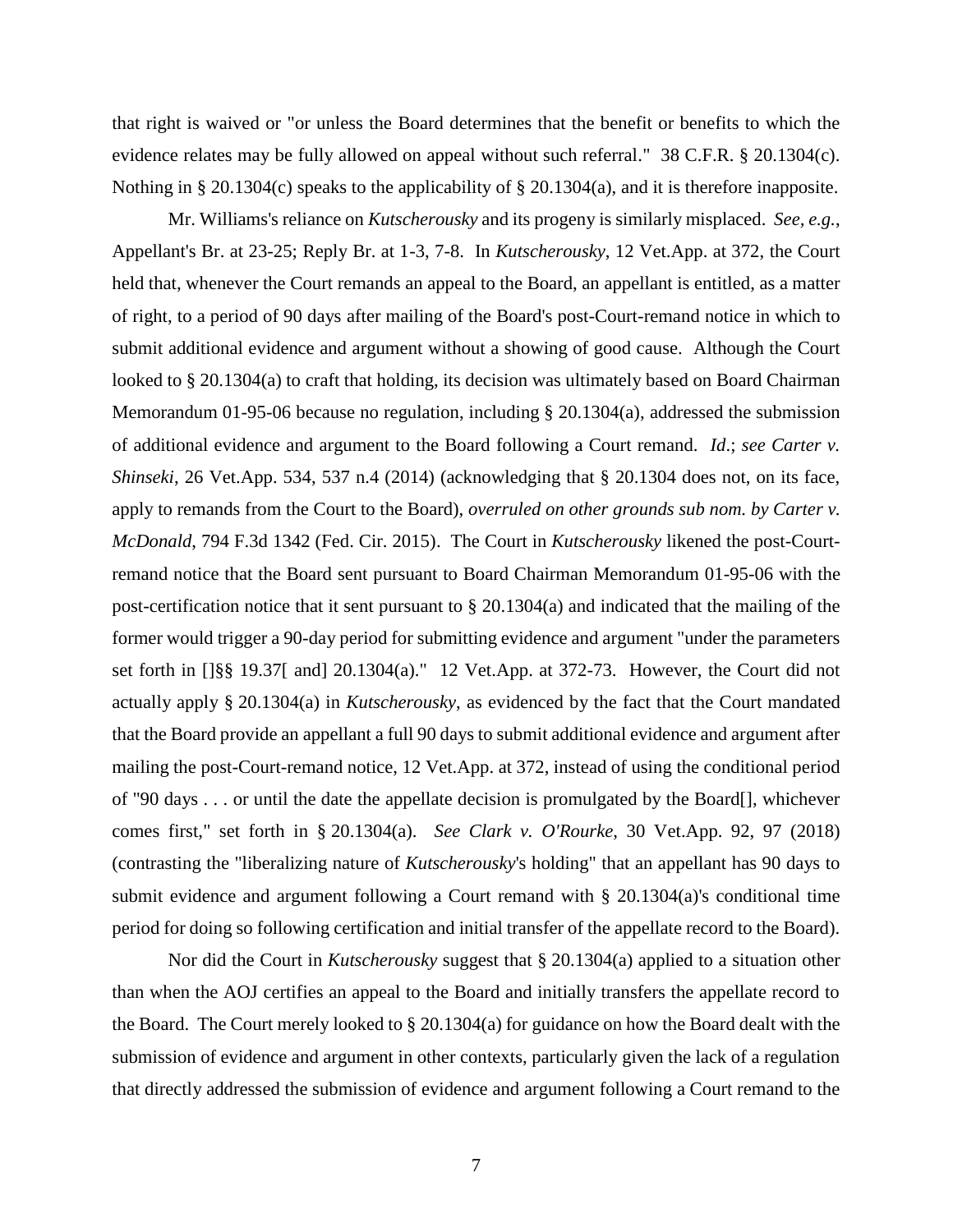Board. *See Kutscherousky*, 12 Vet.App. at 372. In this respect, Mr. Williams's case is quite different from *Kutscherousky* because here there are regulations—§§ 19.38 and § 20.302(c)—that expressly govern the submission of additional evidence and argument following a remand by the Board to the AOJ. Given that those regulations set forth the process to be followed in Mr. Williams's precise situation, it would be inappropriate for the Court to ignore those germane authorities and impose on the Board a different and contrary process contained in an inapplicable regulation, as the veteran requests. *See Payne v. Derwinski*, 1 Vet.App. 85, 87 (1990) (declaring that the Board "is not free to ignore regulations which the VA has adopted" and "must apply [any relevant] regulation or give the reasons and bases explaining why it is not applicable").

Moreover, even if *Kutscherousky* could be read more broadly to expand the scope of § 20.1304(a)—which, to be clear, it cannot—the reasoning underlying *Kutscherousky* would not justify applying that regulation to appeals returned to the Board after a remand to the AOJ. The Court in *Kutscherousky* explained that providing an appellant with 90 days to submit additional evidence and argument to the Board after a Court remand was "consistent with the shift of the claim upon remand by the Court from the Court's adversarial process back to the nonadversarial, ex parte adjudication process carried out on behalf of the Secretary." 12 Vet.App. at 372. But no such shift occurred here when the RO returned Mr. Williams's appeal to the Board; to the contrary, the appeal remained, at all relevant times, in VA's nonadversarial system. The Court's reasoning in *Kutscherousky* therefore undermines the veteran's reliance on that case.

The Court's decision in *Clark* also undercuts Mr. Williams's argument. In *Clark*, the Court clarified that *Kutscherousky* mandates that, when an appeal is returned to the Board via a Court remand, an appellant is entitled to a full 90 days to submit additional evidence and argument without a showing of good cause. 30 Vet.App. at 97. In so holding, the Court distinguished *Kutscherousky* from cases governed by § 20.1304(a), which provides either 90 days or until the Board issues its decisions, *whichever comes first*, to submit such evidence and argument without a showing of good cause. *Id*. *Clark*, like *Kutscherousky*, did not address the applicability of § 20.1304(a) and certainly did not indicate that that provision would apply when the AOJ returns an appeal to the Board following a Board remand, a situation not even raised by the facts of that case. Consequently, neither *Kutscherousky* nor *Clark* supports Mr. Williams's position.

In sum, the plain language of pre-amendment  $\S 20.1304(a)$  and its companion regulations establishes that § 20.1304(a) does not apply when the AOJ returns an appeal to the Board after a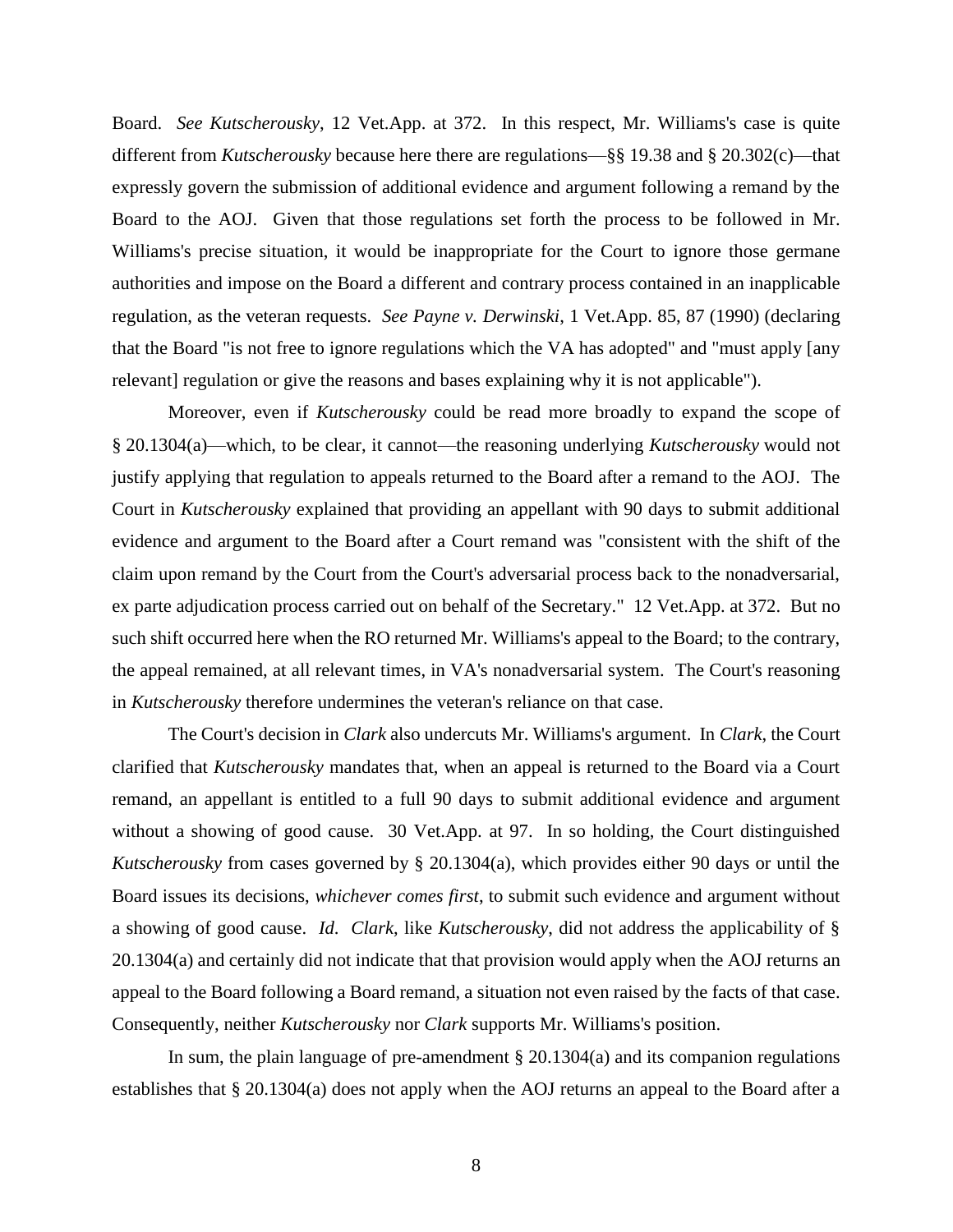Board remand. Instead, that subparagraph applies only after "mailing of notice to [the appellant and his or her representative] that an appeal has been certified to the Board for appellate review and that the appellate record has been transferred to the Board"—i.e., immediately after certification and initial transfer of the appellate record to the Board.

Mr. Williams's appeal was certified and the appellate record was initially transferred to the Board in January 2013. R. at  $89<sup>3</sup>$  Section 20.1304(a) applied at that time. A different set of regulations—§§ 19.31(c), 19.38, and 20.302(c)—governed his appeal when the RO returned it to the Board three and a half years later after completing the tasks specified in the October 2014 Board remand. In accordance with those regulations, Mr. Williams was entitled to, and was provided, 30 days after the RO issued the December 2015 SSOC to submit additional evidence or argument, R. at 49, which he duly waived, R. at 23 (veteran's January 2016 response to the SSOC stating that he had no further evidence to submit); *see also* R. at 21 (June 2016 Form 646 from Mr. Williams's VSO representative averring that he had no further arguments). No regulation required VA to provide the veteran with additional time to submit further evidence or argument after the RO returned the appeal to the Board in June 2016, R. at 17-20, or when the Board notified him that the appeal had resumed its place on the docket in July 2016, R. at 14. The fact that transfer of the appellate record was accomplished by filling out another VA Form 8 had no legal consequence. *See* 38 C.F.R. § 19.35.

In short, § 20.1304(a) did not apply to Mr. Williams's appeal when it was returned to the Board from the RO in the summer of 2016. Consequently, the Court will not address the veteran's constitutional and non-constitutional challenges to the validity of that inapplicable regulation. *See Lyng v. Nw. Indian Cemetery Protective Ass'n*, 485 U.S. 439, 445 (1988) ("A fundamental and longstanding principle of judicial restraint requires that courts avoid reaching constitutional questions in advance of the necessity of deciding them."); *Bucklinger v. Brown*, 5 Vet.App. 435, 441 (1993) (same); *see also Suguitan v. McDonald*, 27 Vet.App. 114, 118 n.4 (2014) (declining to address non-constitutional arguments premised on a statute that was not applicable to the appellant's claim). And because Mr. Williams has not presented any argument that does not rely

 $\overline{a}$ 

<sup>&</sup>lt;sup>3</sup> Although the notice letter referred to in § 20.1304(a) is not included in the record, it is referenced in the Board's January 18, 2013, letter to Mr. Williams, R. at 87 ("The letter that your local VA [RO] sent you when it forwarded your VA claims file to the Board includes important information about sending the Board new evidence, changing your representative, and requesting an optional Board hearing. Please review that information carefully before taking any of those actions.").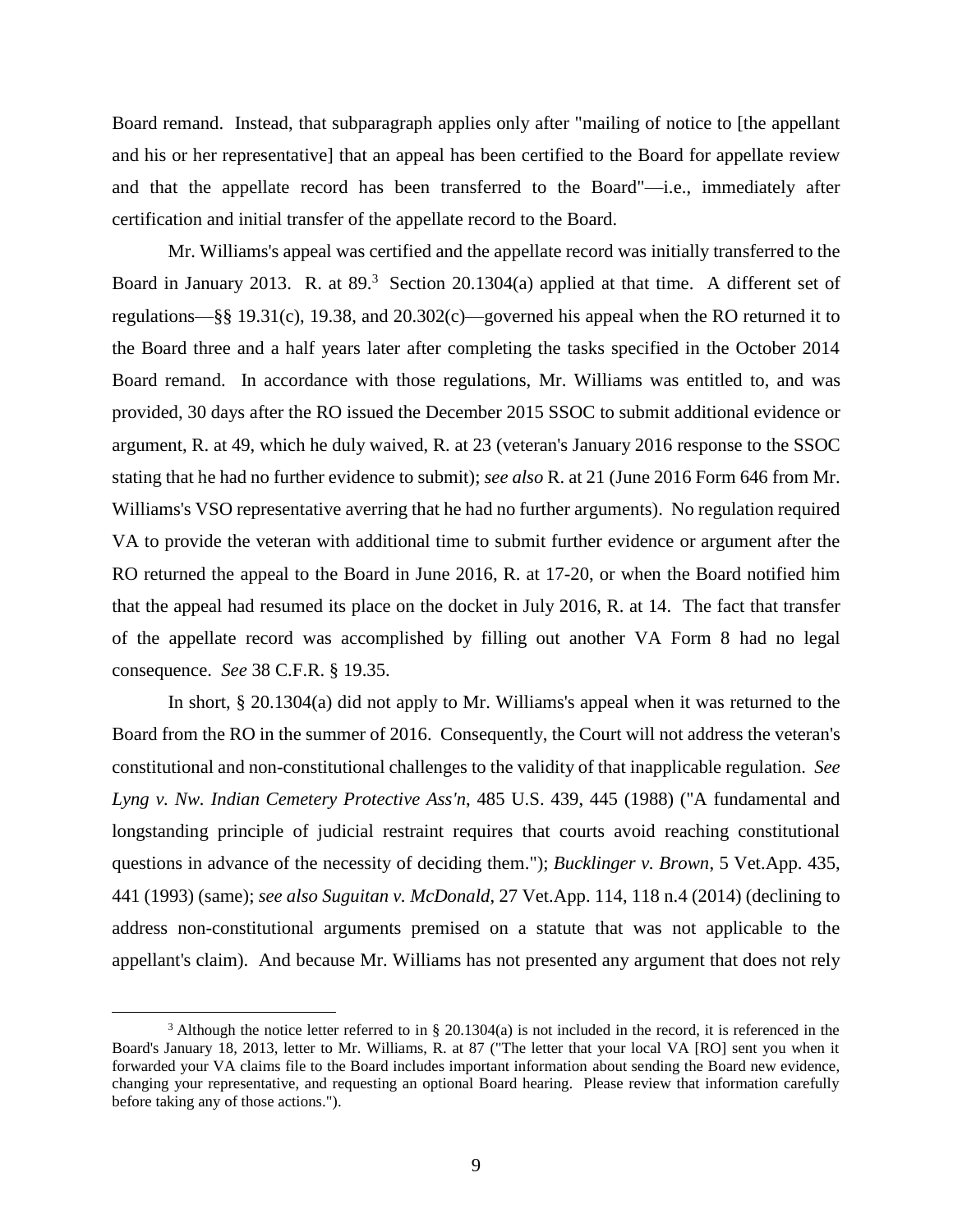on § 20.1304(a), he has failed to carry his burden of demonstrating error. *See Hilkert v. West*, 12 Vet.App. 145, 151 (1999) (en banc) (holding that the appellant has the burden of demonstrating error), *aff'd per curiam*, 232 F.3d 908 (Fed. Cir. 2000) (table).

# B. The Board's Citation to § 20.1304(a) in its July 2016 Notice Letter Was, At Most, Harmless Error.

In an effort to avoid the conclusion that pre-amendment  $\S 20.1304(a)$  did not apply to his appeal when it was returned to the Board by the AOJ in June 2016, Mr. Williams asserted, for the first time at oral argument, that the Board's citation to  $\S 20.1304(a)$  in its July 2016 notice letter made that provision applicable to his appeal, notwithstanding the language of the regulation itself. Oral Argument at 10:29-11:06. Generally, the Court will not entertain arguments raised for the first time at oral argument because allowing counsel to present new arguments at that point in the litigation "is not helpful to the Court and is fundamentally unfair to opposing counsel." *Overton v. Wilkie*, 30 Vet.App. 257, 265 (2018) (citing *Sellers v. Wilkie*, 30 Vet.App. 157, 166 (2018)). That is the case here and the Court, therefore, will not address the merits of that argument.

Nevertheless, to the extent that such an argument could be inferred from the portions of Mr. Williams's briefs alleging that the Board's July 2016 letter provided him constitutionally inadequate notice, *see* Appellant's Br. at 13-16; Reply Br. at 8-12, it is sufficient to note that such an inferred argument would fail because the veteran has not carried his burden of demonstrating how he was prejudiced by the Board's erroneous citation to § 20.1304(a) in that letter.<sup>4</sup> See *Spellers v. Wilkie,* 30 Vet.App. 211, 220 (2018) (declining to address the substance of an argument raised for the first time at oral argument, but nevertheless pointing out a key deficiency in that argument); *see also* 38 U.S.C. § 7261(b)(2) (requiring the Court to "take due account of the rule of prejudicial error"); *Shinseki v. Sanders*, 556 U.S. 396, 409 (2009) (explaining that "the burden of showing that an error is harmful normally falls upon the party attacking the agency's determination"); *Gambill v. Shinseki*, 576 F.3d 1307, 1311 (Fed. Cir. 2009) (holding that the denial

 $\overline{a}$ 

<sup>4</sup> Mr. Williams also did not identify a legal theory that would support applying § 20.1304(a) to his appeal based on the Board's erroneous citation to that provision. *See, e.g., Eicher v. Shulkin*, 29 Vet.App. 57, 63-64 (2017) (explaining that substantive rights generally cannot be conferred on claimants based on misstatements of VA). To the extent that any such argument would be based on principles of equitable estoppel, he has failed to demonstrate that equitable estoppel is available against the Government and, even it is, that equitable estoppel is warranted in this case. *See Gumpenberger v. Wilkie*, \_\_ Vet.App. \_\_, \_\_, 2019 WL 470593, at \*6 (Feb. 7, 2019) (rejecting an argument "premised on equitable estoppel or another related, albeit unidentified, legal theory" because the appellant failed to establish that equitable estoppel could apply against the Government and that it was appropriate in that case) (citing *OPM v. Richmond*, 496 U.S. 414, 430 (1990); *Lyng v. Payne*, 476 U.S. 926, 935 (1986)).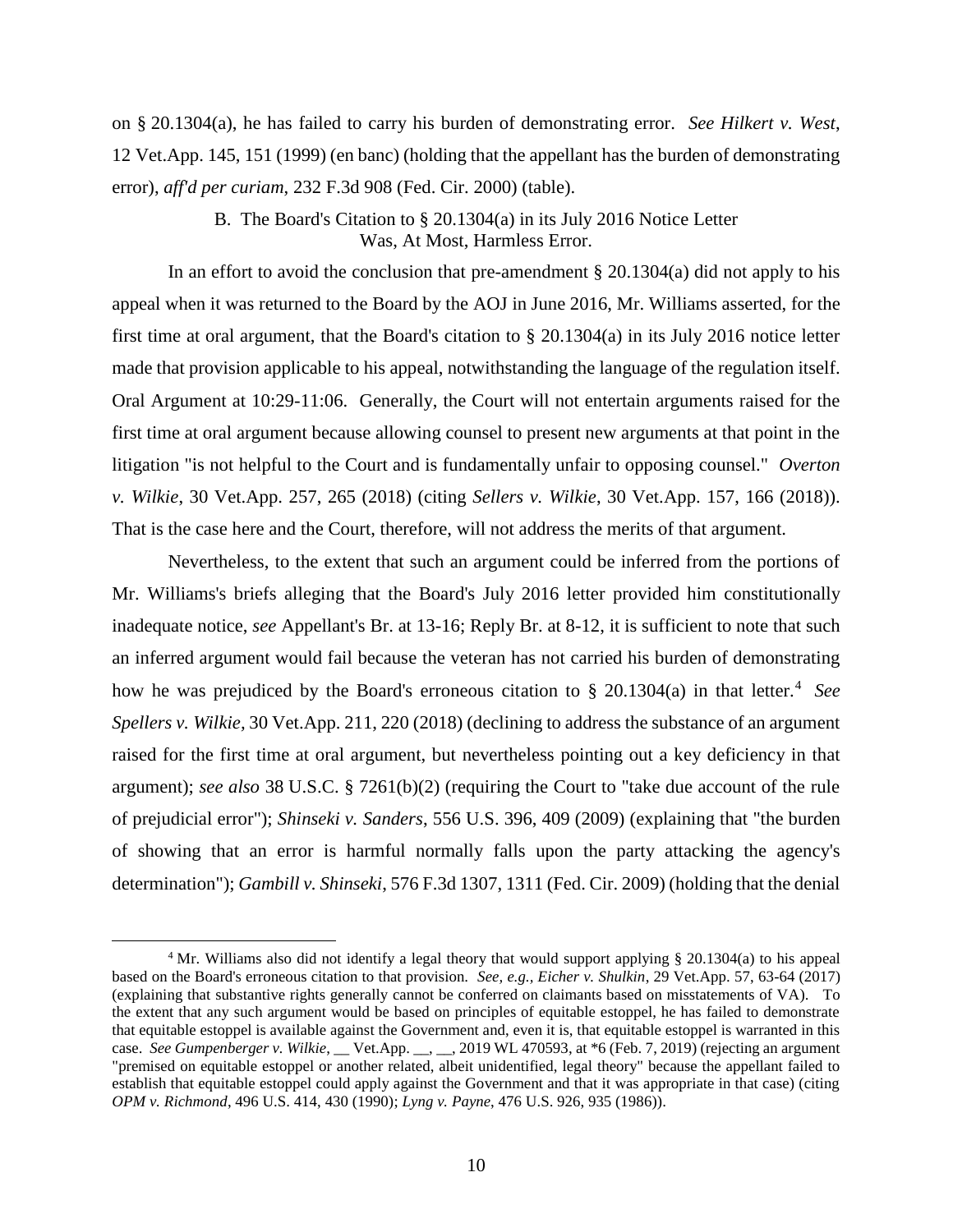of due process "in a particular case is subject to harmless error analysis"). Specifically, he has not demonstrated that the Board's erroneous citation to § 20.1304(a) was either inherently prejudicial or that it was prejudicial in his case. *See Simmons v. Wilkie*, 30 Vet.App. 267, 279-83 (2018).

With respect to inherent prejudice, Mr. Williams has not identified an error that either abrogated the essential fairness of the adjudication or deprived him of a meaningful opportunity to participate in his claim. *See id*. at 281-82. As the Secretary points out, Secretary's Br. at 12-13, the veteran had multiple opportunities to submit additional evidence and argument to VA, including during the 30-day period following the December 2015 SSOC, the 7-month period between issuance of the SSOC and the Board's July 2016 notice letter, and the 42-day period between mailing of that letter and issuance of the Board decision. Both Mr. Williams and his VSO representative affirmatively indicated that they had no further evidence or argument to submit during those first two periods, R. at 21, 23, and the Board's July 2016 notice letter adequately informed the veteran that his case would be "handled expeditiously," that the Board would "make every effort to decide [the] appeal as quickly as possible," and that he could submit additional evidence and argument "until the Board issues a decision in [his] appeal," R. at 14. Under these circumstances, the Court cannot conclude that the Board's erroneous citation to § 20.1304(a) resulted in inherent prejudice. *See Vazquez-Flores v. Shinseki*, 24 Vet.App. 94, 106-07 (2010) (holding that, although failing to provide notice or providing defective notice of the evidence necessary to substantiate a claim would have a naturally prejudicial effect, other notice errors generally would not have such an effect).

In addition, Mr. Williams has not carried his burden of demonstrating that the Board's error prejudiced his appeal. Although he argues that he "satisfied his burden of prejudice when he alleged that if he were able to obtain additional evidence or argument during [the] 90-day period [following mailing of the Board's July 2016 notice letter], he would have submitted evidence or argument in support of his claim before the Board denied his claim," Reply Br. at 13, such a bare assertion that an appellant would have submitted evidence or argument to the Board during a given period but for a notice error, without more, is not sufficient to establish prejudice. *See Sanders*, 556 U.S. at 413 (agreeing with this Court's conclusion that a veteran failed to establish that a notice error was prejudicial because he had not articulated "what specific additional evidence proper notice would have led him to obtain or seek" or "how the notice error to which he points could have made any difference"); *Clark*, 30 Vet.App. at 99 (finding prejudice based on an "assertion